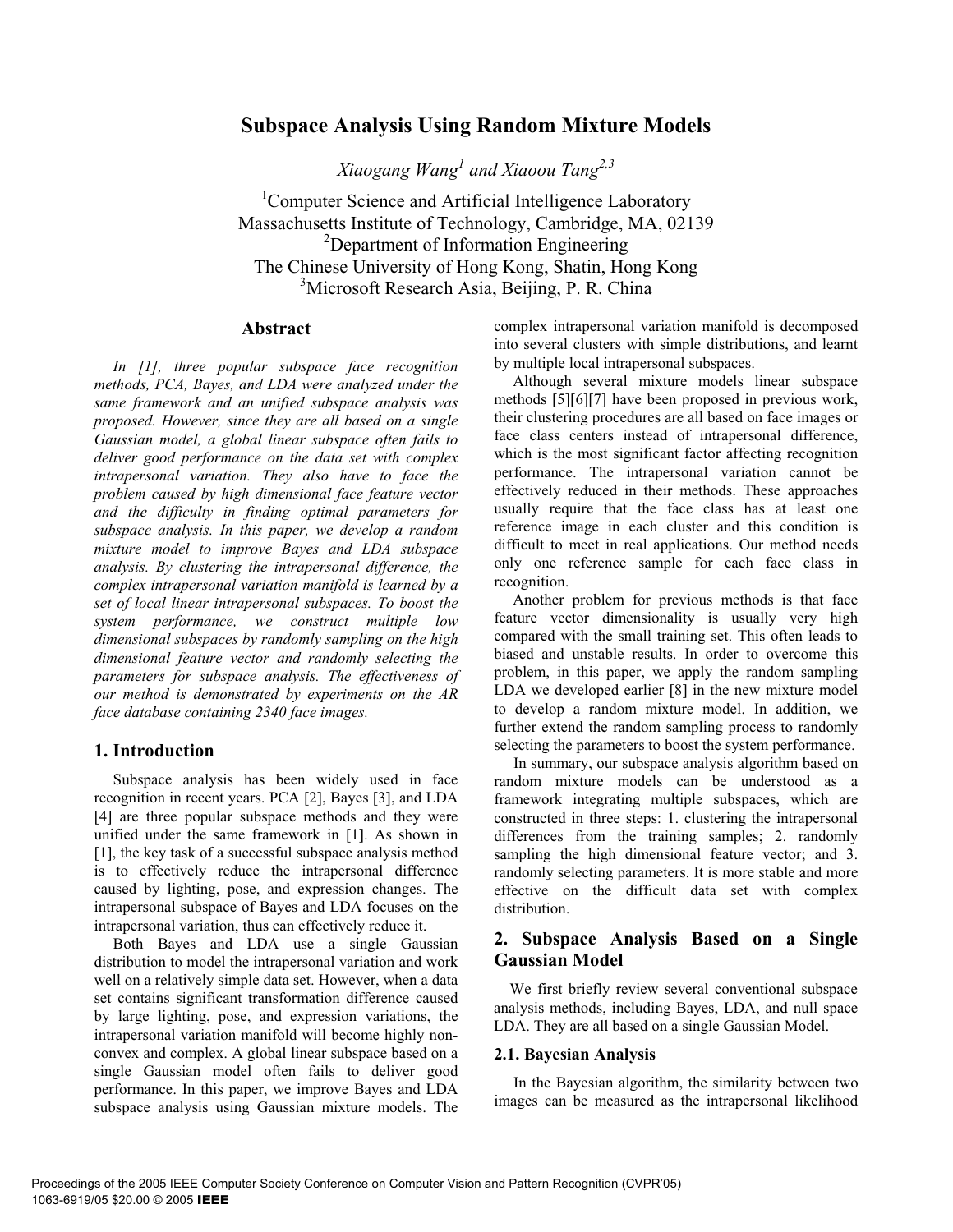$P(\Delta | \Omega_I)$ . Here  $\Delta$  is the difference between face images and  $\Omega$ <sub>*I*</sub> is the intrapersonal variation. Principal component analysis (PCA) is applied on the intrapersonal difference set  $\{\Delta \mid \Delta \in \Omega_I\}$  to compute the intrapersonal principal subspace  $F$  and its complementary subspace  $\overline{F}$ . It assumes that  $\Omega_i$  has a Gaussian distribution.  $P(\Delta | \Omega_I)$  is estimated as the product of two independent marginal Gaussian densities in  $F$  and  $\overline{F}$ ,

$$
P(\Delta | \Omega_I) = \left[ \frac{\exp\left(-\frac{1}{2}d_F(\Delta)\right)}{(2\pi)^{M/2}\prod_{i=1}^M \lambda_i^{1/2}} \right] \left[ \frac{\exp\left(-\varepsilon^2(\Delta)/2\rho\right)}{(2\pi\rho)^{(N-M)/2}} \right].
$$
 (1)

In Eq. (1),  $d_F(\Delta)$  is a Mahalanobis distance in *F*, referred as "distance-in-feature-space" (DIFS),

$$
d_F(\Delta) = \sum_{i=1}^{M} \frac{y_i^2}{\lambda_i},
$$
 (2)

where  $y_i$  is the principal component of  $\Delta$  projected into *F* and  $\lambda_i$  is the eigenvalue.  $\varepsilon^2(\Delta)$  is defined as "distance-from-feature-space" (DFFS), equivalent to PCA residual error in  $\overline{F}$ .

In the recognition procedure,  $Eq.(1)$  is equivalent to evaluating the distance

$$
d(\Delta) = d_F(\Delta) + \varepsilon^2(\Delta)/\rho.
$$
 (3)

Both DIFS and DFFS are two distinctive components and thus can be independently used for recognition. If the intrapersonal variation  $\Omega_I$  has a Gaussian distribution, PCA on  $\{\Delta \mid \Delta \in \Omega_I\}$  computes a set of principal axes dominated by the energy of  $\Omega$ <sub>*I*</sub>. When a face difference  $\Delta$  is projected into the intrapersonal subspace, its intrapersonal variation is therefore compacted onto a small number of large eigenvectors in  $F$ . Since  $\lambda$ explicitly describes the energy distribution of intrapersonal variation, intrapersonal variation can be effectively reduced by the inverse weighting of eigenvalues in DIFS. DFFS is also a distinctive component for recognition. It throws away most intrapersonal variation on large eigenvectors.

## **2.2. LDA**

LDA tries to find a set of projecting vectors *W* maximizing the ratio of determinant of the between-class scatter matrix  $S_b$  and the determinant of the within-class scatter matrix  $S_w$ ,

$$
W = \arg \max \left| \frac{W^T S_b W}{W^T S_w W} \right|.
$$
 (4)

*W* can be computed from the eigenvectors of  $S_w^{-1}S_b$  [9]. In face recognition, the training set is usually small compared to the high dimensional feature vector. To avoid the singularity of  $S_w$ , most of the LDA methods first reduce the face data dimension by PCA and then apply discriminant analysis in the reduced PCA subspace.

Computing the eigenvectors of  $S_w^{-1}S_b$  is equivalent to simultaneous diagonalization of  $S_w$  and  $S_b$  [1]. First, Compute the eigenvector matrix  $\Phi$  and eigenvalue matrix  $\Theta$  of  $S_w$ . It has been proved that the subspace spanned by  $\Phi$  and  $\Theta$  is essentially the intrapersonal subspace computed in the Bayesian subspace analysis. Next project the class centers onto  $\Phi$  and normalize it by  $\Theta^{-1/2}$  . Thus  $S_b$  is transformed to  $K_b = \Theta^{-1/2} \Phi^T S_b \Phi \Theta^{-1/2}$ . This whitening process reduces the intrapersonal variation just like the DIFS in Bayes. After computing the eigenvector matrix  $\Psi$  and eigenvalue matrix  $\Lambda$  of  $K_b$ , the projection vectors of LDA can be defined as  $W = \Phi \Theta^{-1/2} \Psi$ . This step further makes the class centers distant.

## **2.3. Null Space LDA**

Chen *et. al.* [10] suggested that the null space of  $S_w$ ,

in which  $W^T S_w W = 0$ , also contains much discriminative information. It is possible to find some projection vectors *W* satisfying  $W^T S_w W = 0$  and  $W^T S_h W \neq 0$ , thus the Fisher criteria in Eq. (4) definitely reaches its maximum value. A LDA approach in the null space of  $S_w$  was proposed. First, the null space *V* of  $S_w$ is computed as,

$$
V^T S_w V = 0.
$$
 (5)

 $S_b$  is projected to the null space of  $S_w$ ,

$$
\widetilde{S}_b = V^T S_b V . \tag{6}
$$

The LDA projection vectors are defined as  $W = V\Phi$ , where  $\Phi$  contains the eigenvectors of  $S_b$  with the largest eigenvalues.

The null space of  $S_w$  is equivalent to the complementary intrapersonal subspace  $\overline{F}$  in Bayes. Most of the intrapersonal variation has been removed in this space. Null space LDA further makes the class centers in this space distant.

## **3. Subspace Analysis Using Random Mixture Models**

A common theme for Bayes, LDA, and Null space subspace analysis is to use the intrapersonal subspace to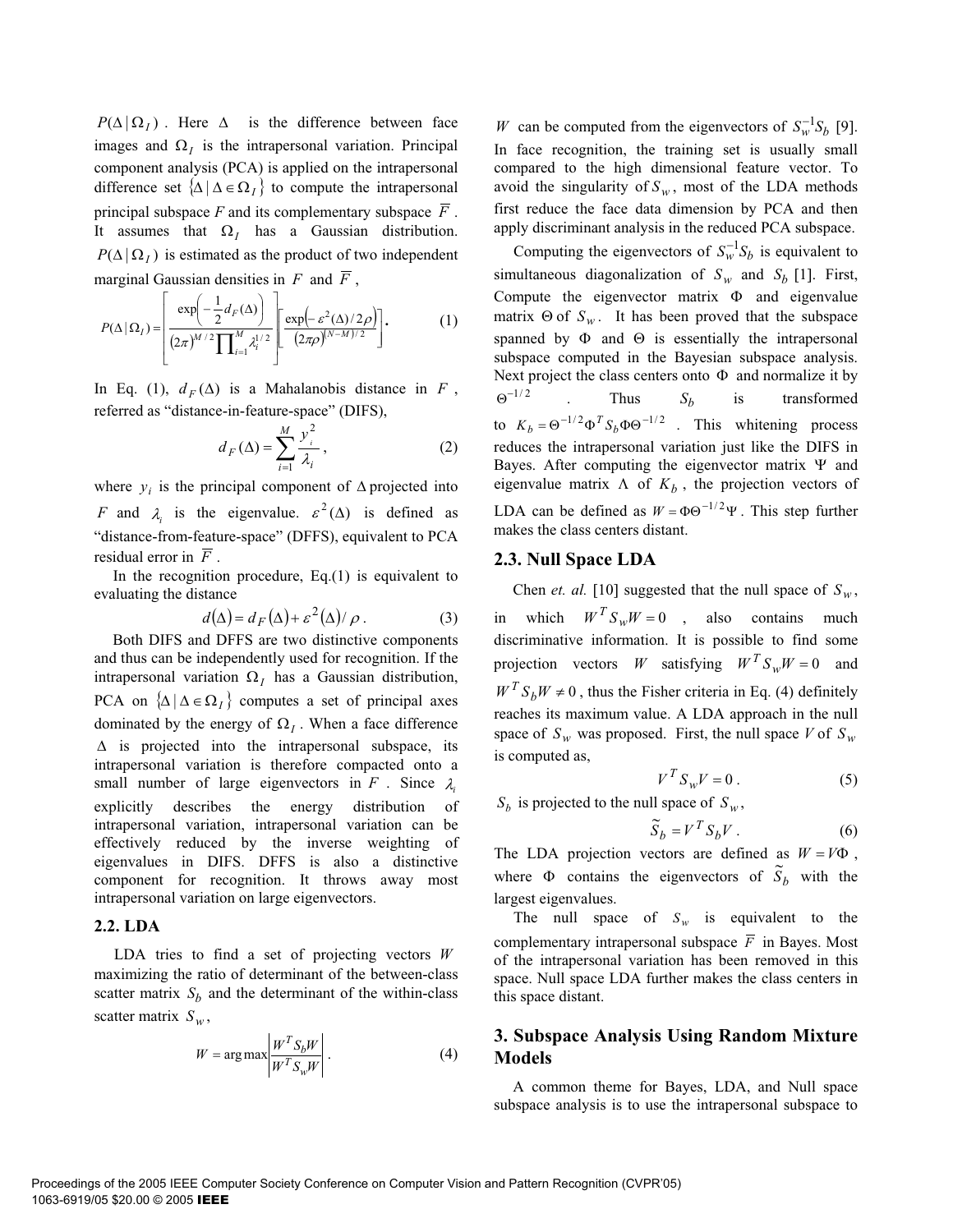reduce the intrapersonal variation. However, they are all based on a uniform Gaussian model. When the intrapersonal difference in the face data set is very large, the intrapersonal variation manifold will be too complex to be modeled as a single Gaussian distribution. The derived intrapersonal subspace cannot effectively reduce the intrapersonal variation. We project the intrapersonal differences of samples from AR database onto the first two eigenvectors of the intrapersonal subspace and plot them in Figure 1. Apparently it is not a Gaussian distribution. A better choice is to decompose the complex manifold into *K* simpler clusters and use multiple intrapersonal subspaces to model local regions. Based on this consideration, we propose random Gaussian mixture models to model intrapersonal differences.



Figure 1. Project the samples of intrapersonal difference from AR database to the first two eigenvectors of the intrapersonal subspace. The complex distribution can be better modeled as several local Gaussian models.

## **3.1. Bayesian Subspace Analysis Based on Random Mixture Models**

In Section 2.1, it is shown that both DIFS and DFFS in Bayes are distinctive components and can be independently used for recognition. Here, we first improve them using the random mixture models respectively, and then integrate them using a fusion rule.

#### **3.1.1. DIFS Random Mixture Models**

The proposed algorithm of DIFS mixture models classifier is shown in Figure 2. In the training stage, the intrapersonal difference training sample set is first constructed by computing the difference between the training sample and its class center. They are clustered based on the Mahalanobis distance. For each intrapersonal difference cluster, a local intrapersonal subspace is computed and the DIFS is computed as,

$$
d_F^k(\Delta) = \sum_{i=1}^N (y_i^k)^2 / \lambda_i^k \tag{7}
$$

where  $y_i^k$  is the principal component of the face difference  $\Delta$  projecting to the *k*th local intrapersonal subspace and  $\lambda_i^k$  is the intrapersonal eigenvalue.

When a probe face image is input, we compute its difference  $\Delta$  with the reference face class center. Compute DIFS of  $\Delta$  in each local intrapersonal subspace and choose the minimum one as its distance measure. The corresponding local intrapersonal subspace is chosen as the best one to model  $\Delta$ . As we can see from Figure 1, this local intrapersonal subspace should estimate a more accurate DIFS than using the global intrapersonal subspace.

Since the face feature vector dimension is very high while the training set size is relatively small, some intrapersonal eigenvalues are close to zero and overfitting will happen using Eq. (7) for clustering and recognition. This problem becomes even more serious in the DIFS mixture model, since each cluster only contains part of the training samples. We adopt the random subspaces to solve this problem [8]. Some low dimensional random subspaces are generated by random sampling on the original high dimensional face feature vector. A DIFS mixture model classifier is constructed from each random subspace. Since it is based on a low dimensional feature vector, it is more stable. The multiple classifiers can cover all the discriminative information in the face space.

Another key problem for the mixture model classifier is how to choose the proper cluster number. In order to avoid seriously deteriorating the recognition performance by incorrectly choosing a cluster number, we randomly choose the cluster number *k* from a proper range  $(k_{\min} < k < k_{\max})$  in each random subspace and combine the multiple classifiers to boost the system performance. The final algorithm of the DIFS random mixture models is shown in Figure 3.

## **3.1.2. DFFS Random Mixture Models**

Similar to the procedure described in Figure 2, DFFS can also be extended to the mixture models. The only difference is that DFFS instead of DIFS is used for clustering and recognition in the training step 5 and recognition step 2. The face difference  $\Delta$  is projected into the local intrapersonal subspace spanned by the *r* largest eigenvectors  $E^k = \left[\overline{u}_1^k, ..., \overline{u}_r^k\right]$  and the reconstruction error (DFFS) is computed as

$$
\varepsilon_k^2(\Delta) = \left\| (\Delta - \vec{\alpha}_k) - E^k (E^k)^T (\Delta - \vec{\alpha}_k) \right\|^2. \tag{8}
$$

Different from DIFS, DFFS does not suffer from the high dimensionality of feature vector. In fact, it extracts the discriminative information encoded on the intrapersonal eigenvectors with zero eigenvalues. So we do not need to use random subspaces to reduce the feature dimension. However, DFFS mixture models classifier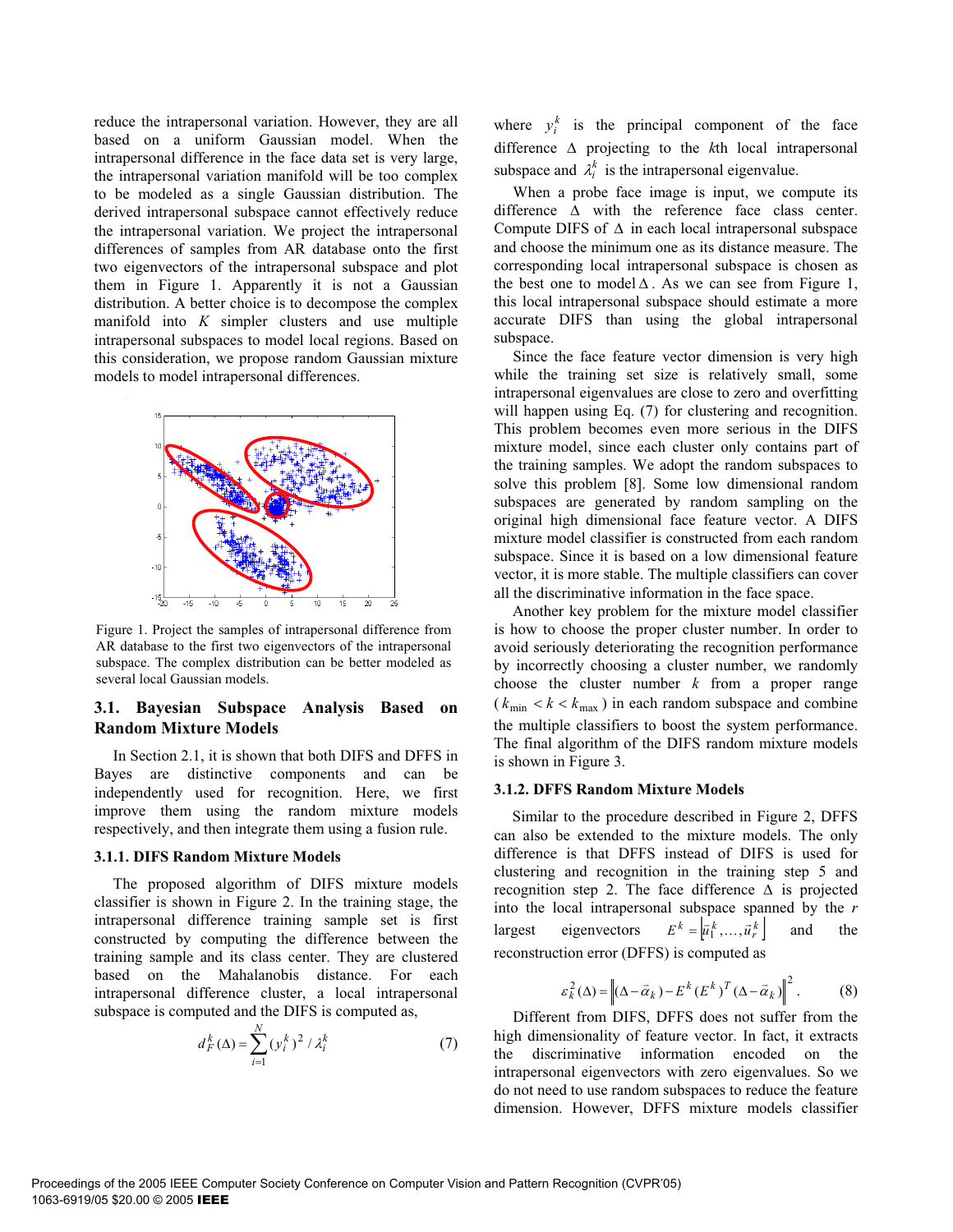### **DIFS Mixture Models Classifier**

**Input:** A set of training samples  $\{\vec{x}_i\}_{i=1}^M$ ; the number  $(K)$  of local intrapersonal subspaces.

## **Training:**

Step 1: Compute the face class centers  $\{\bar{m}_l\}_{l=1}^L$  of the training samples.

Step 2: Compute the intrapersonal difference between the training sample and its class center,  $\Delta = \bar{x}_j - \bar{m}_l$ .

Construct the intrapersonal difference training sample set  $\{\Delta_i\}_{i=1}^M$ .

Step 3: Randomly choose the initial cluster assignment  $\ell(\Delta) \in \{1, ..., K\}$  for each intrapersonal difference sample  $\Delta$ in the training set.

Step 4: Compute the eigenvectors  $U^k = \begin{bmatrix} \bar{u}_1^k, \dots, \bar{u}_N^k \end{bmatrix}$ , eigenvalues  $\Lambda^k = \begin{bmatrix} \lambda_1^k, \dots, \lambda_N^k \end{bmatrix}$ , and cluster center  $\bar{\alpha}_k$  for each cluster  $E_k = {\Delta | \ell(\Delta) = k}.$ 

Step 5: Project the training intrapersonal difference sample  $\Delta$  into each local intrapersonal subspace  $k \setminus T$ *N k k k*

$$
y_i = (\vec{u}_i^k)^T (\Delta - \vec{\alpha}_k)
$$
, and compute the DIFS Mahalanobis distance  $d_F^k (\Delta) = \sum_{i=1}^N (y_i^k)^2 / \lambda_i^k$ .

Step 6: Assign  $\Delta$  to the cluster with the minimum DIFS distance.

Step 7: Stop if no training example has changed cluster, otherwise, return to step 4.

## **Recognition:**

Step 1: When a probe face image  $\bar{x}$  is input, compute its difference with each face class center,  $\Delta_l = \bar{x} - \bar{m}_l$ .

Step 2: Project  $\Delta_l$  into each local intrapersonal subspace and compute the DIFS as  $d_F^k(\Delta_l)$ .

Step 3: Choose the minimum DIFS in the local intrapersonal subspace as the distance of probe image  $\vec{x}$  to class center  $\bar{m}_l$ ,  $d(\Delta_l) = \min_k \{d(\Delta_l^k)\}.$ 

Step 4: Recognize the face class with the minimum distance to the probe face image  $\bar{x}$ ,  $\ell(\bar{x}) = \arg\min_{l}(d(\Delta_l))$  $\ell(\vec{x}) = \arg \min(d(\Delta_l))$ .

## Figure 2. Algorithm of DIFS mixture models classifier.

also needs several parameters to be set. Besides the local intrapersonal subspace number *K*, the intrapersonal eigenvector numbers ( $r_1$  and  $r_2$ ) to compute the reconstruction error (DFFS) in clustering and recognition are also required as input. Different parameters and cluster initialization will lead to different classifier. We also construct multiple classifiers by randomly selecting parameters from proper range and randomly setting the cluster initialization, and combine them using a fusion rule.

#### **3.1.3. Integrating DIFS and DFFS**

 DIFS and DFFS extract discriminative information from two complementary subspaces. So they are complementary to each other. Using a fusion rule, we further combine the classifiers constructed by DIFS random mixture models and DFFS random mixture models to cover more discriminative information in the face space.

## **3.2. LDA and Null Space LDA Random Mixture Models**

Section 2 has shown that DIFS and DFFS can be viewed as intermediate steps of LDA and null space LDA. So LDA and null space LDA can also be extended to the random mixture models. The algorithms of LDA and null space LDA mixture models classifiers are shown in Figure 4 and Figure 5. Based on the Bayes mixture model, they further project the class centers into the local intrapersonal subspace and its null space, and seek the principal directions to make the class centers further separated in each local subspace. They are extended to random mixture models using random subspaces and randomly selecting parameters in the same way as shown in Figure 3.

#### **3.3. Discussion**

 Our subspace analysis using random mixture models can be understood as a multiple classifier integration framework. Since the face data has a very complex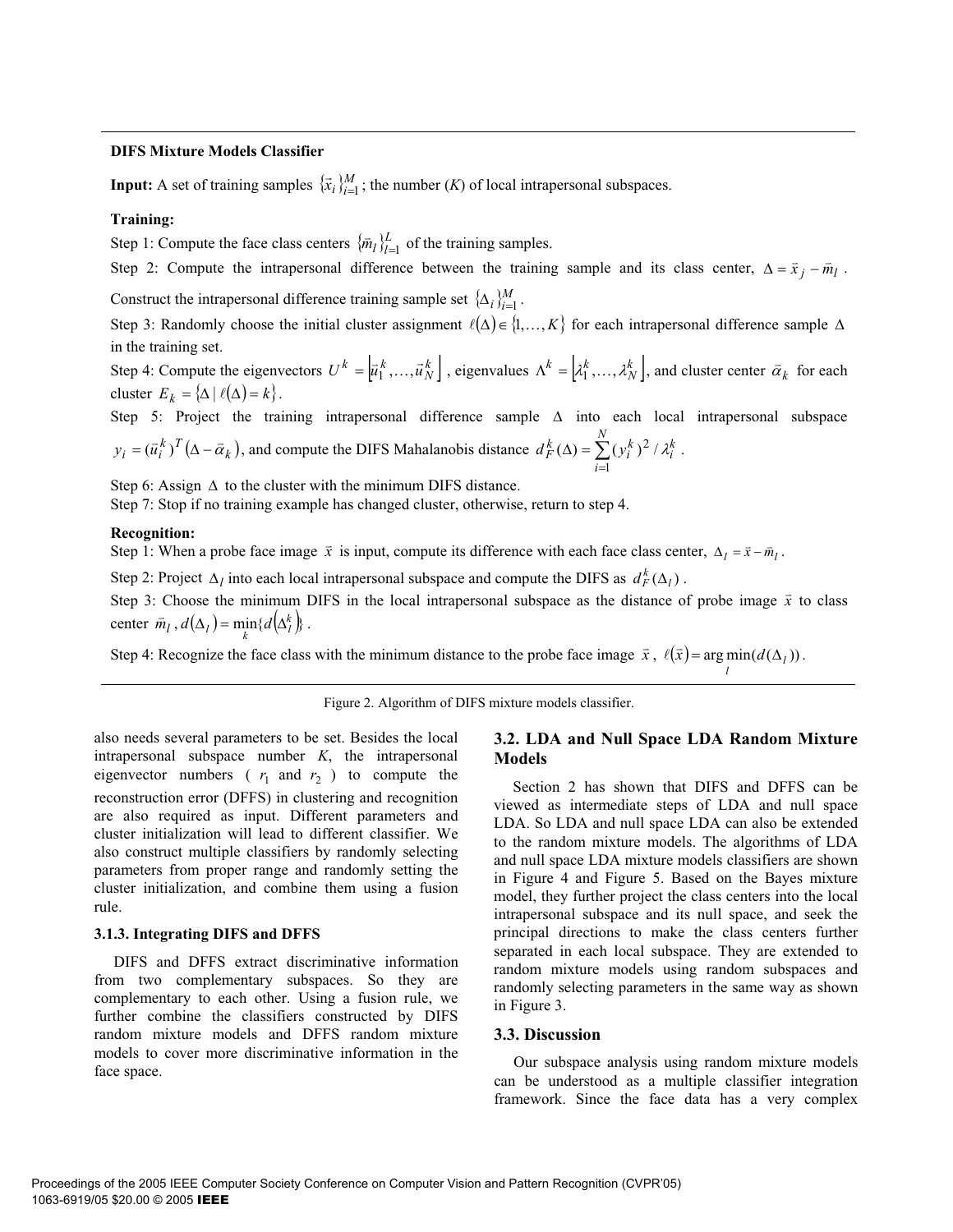## **DIFS Random Mixture Models Classifier**

**Input:** A set of training sample  $\{\vec{x}_i\}_{i=1}^M$ ; the number of random subspaces *H*; the dimension of random subspaces *N*; the range of the local intrapersonal subspace number in each random subspace ( $k_{\text{min}}$ ,  $k_{\text{max}}$ ).

Step 1: Generate the feature indexes  $(S_j)_{j=1}^H$  to construct random subspaces with dimension *N* by random sampling on the high dimensional face feature vector.  $\{ \vec{x}_i(S_j) \}_{i=1}^M$  is the new feature vector set of training samples projected to the random subspace  $S_i$ .

Step 2: Randomly select the local intrapersonal subspace number  $k_j$  ( $k_{\text{min}} \le k_j \le k_{\text{max}}$ ) in the random subspace  $S_i$ .

Step 3: Construct DIFS mixture models classifier  $C_j({\{\bar{x}_i(S_j)\}_{i=1}^M, k_j})$  in random subspace  $S_j$ .

Step 4: Combine the *H* DIFS mixture models classifiers  ${C_i}_{i=1}^H$  using a fusion rule.

Figure 3. Algorithm of DIFS random mixture models.

distribution in a very high dimensional space, it is difficult to be modeled using the conventional single classifier framework. Instead of constructing a very complicated single classifier, we propose to use multiple simple classifiers to model face difference subspaces and local regions of the face space. Multiple classifiers are constructed by clustering the training samples, randomly sampling the feature vector and randomly setting the classifier parameters. Some proper classifiers are selected from training sample clusters. The multiple classifiers constructed from random subspaces and random parameters are combined. Here we use majority voting as a fusion rule. More advanced multiple classifiers combination methods can be found in [11]. They can be incorporated into our framework to further improve the system performance.

## **4. Experiments**

We conduct experiments on a data set from AR database. It contains 90 subjects (subjects with a full set of photos) and each subject has 26 face images taken in two sessions. For each session, there are 13 face images. Face images in this data set have very significant intrapersonal variations. Some examples are shown in Figure 6. The 1170 face images taken in the first sessions

are used for training set to compute the intrapersonal subspace. When testing the 90 class centers of 1170 face images in the first session are used as reference, and the 1170 face images taken in the second session are used as probe. In preprocessing, all the images are normalized for scaling, translation, and rotation, such that the eye centers are in fixed positions. A rectangle mask is used to remove the background and most of the hair region.

Recognition accuracies of linear subspace methods based on the uniform model are shown in Table 1. Because of the significant intrapersonal variation, the manifold as shown in Figure 1 cannot be modeled using a single Gaussian model. Recognition accuracies of these linear subspace methods are extremely low, with around 50% accuracy.

 As shown in Table 2 and Table 3, our random mixture models framework significantly improves the performance of these subspace analysis methods on the data set with complex intrapersonal variations. In Figure 7, 8, 9, 10, we plot the accuracy of each random mixture models classifier and the result of multiple classifiers combination. For DIFS and LDA, the recognition rate of the mixture models classifier in each random subspace is low. This is because much information has been discarded in each random subspace. But the recognition performance is significantly improved after combining the multiple classifiers, since the multiple random subspaces can cover almost all the discriminative information in the face space after combination. For DFFS and null space LDA, each single mixture models classifier has already significantly outperformed the classifier based on uniform Gaussian model. However, when using different parameters and cluster initialization, the accuracy has some variation. Using the random generation and integration framework, the system performance is stabilized and is further improved in accuracy. We test the mixture LDA method proposed in [7] by grouping the face classes into four clusters. It fails to improve the performance with only 45% accuracy, because the complex distribution of this data set is caused by large intrapersonal variations, which still exist in each cluster of that method. Several other methods require the face class has at least one reference image in each cluster. They cannot be used in this case since we only use one reference image for each face class.

## **5. Conclusion**

In this paper, we proposed a random mixture models framework for subspace analysis. It focuses on the intrapersonal variation and uses multiple local subspaces to model the complex face data manifold. Different local subspaces are generated by clustering the intrapersonal difference training samples, randomly sampling the feature vector and randomly setting the parameters. Experiments show that our framework significantly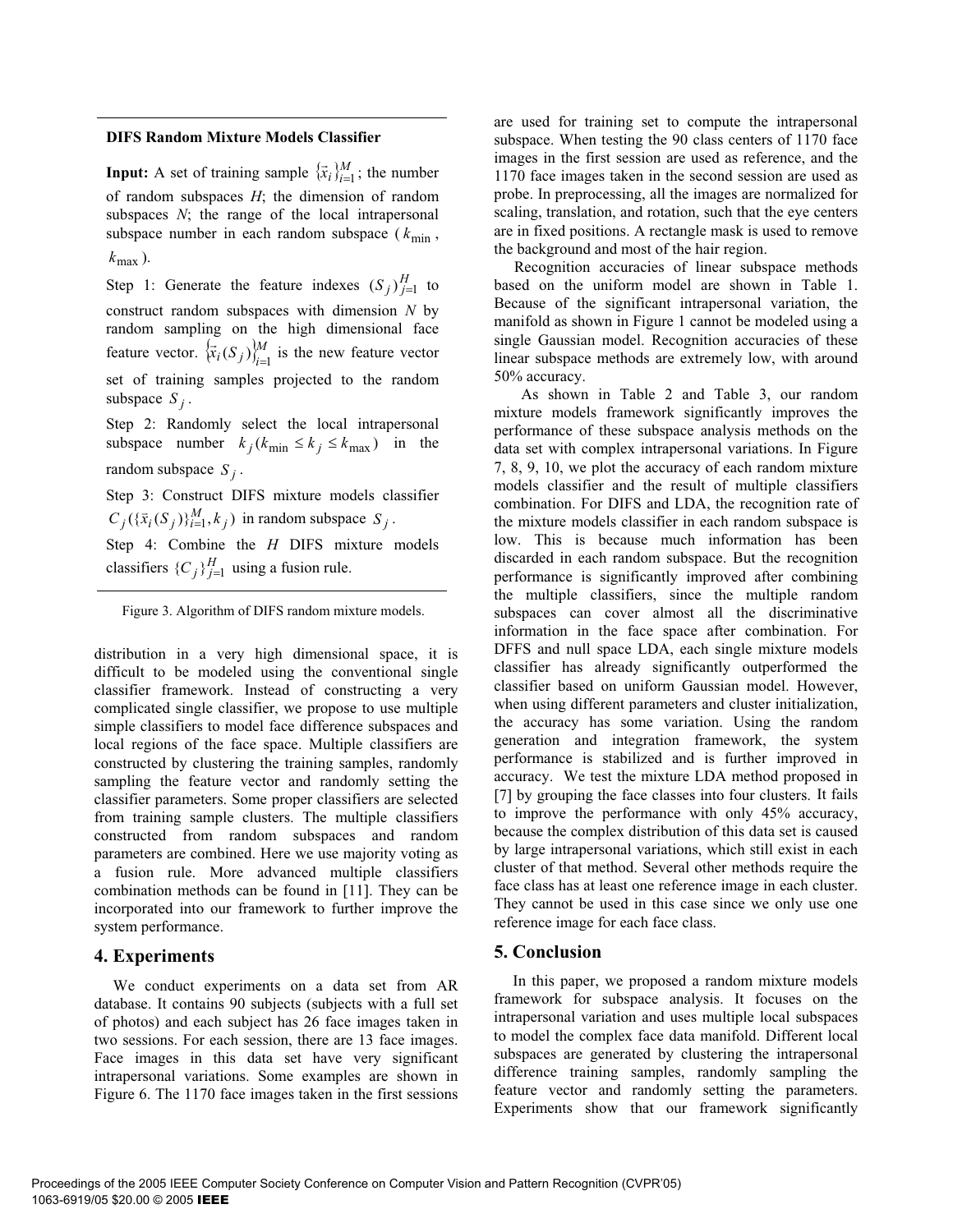boosts the face recognition system and outperforms conventional uniform model subspace methods on the face data set with complex distribution.

## **Acknowledgment**

This work was fully supported by grants from Hong Kong RGC and a Hong Kong RGC/NSFC joint project N\_CUHK409/03. This work was performed while both authors were at the Chinese University of Hong Kong.

## **References**

- [1] X. Wang and X. Tang, "A Unified Framework for Subspace Face Recognition," IEEE Trans. PAMI, Vol. 26, No. 9, pp. 1222-1228, Sept. 2004.
- [2] M. Turk and A. Pentland, "Face Recognition Using Eigenfaces," *in Proceedings of CVPR*, pp. 586-591, Hawaii, June, 1991.
- [3] B. Moghaddam, T. Jebara, and A. Pentland, "Bayesian Face Recognition," Pattern Recognition, Vol. 333, pp. 1771-1782, 2000.
- [4] P. N. Belhumeur, J. Hespanda, and D. Kiregeman, "Eigenfaces vs. Fisherfaces: Recognition Using Class

## **LDA Mixture Models Classifier**

**Input**: A set of training samples  $\{\vec{x}_i\}_{i=1}^M$ ; the number of local intrapersonal subspaces *K*.

## **Training:**

Step 1: Cluster the intrapersonal difference training samples and compute the local intrapersonal subspaces,  $(U^k, \Lambda^k)$  using DIFS.

Step 2: Project the class centers  $\vec{m}_l$  into each intrapersonal subspace  $\vec{\mu}_l^k = (\Lambda^k)^{-1/2} (U^k)^T (\vec{m}_l - \vec{\alpha}_k)$ . Apply PCA on  $\{\vec{\mu}_l^k\}$  and compute the eigenvectors  $\Psi^k$ . Step 3: The LDA projection vectors in the *k*th local intrapersonal subspace is  $W^{k} = U^{k} (\Lambda^{k})^{-1/2} \Psi^{k}$ .

## **Recognition:**

Step 1: Compute the difference  $\Delta$  between the probe face and reference face class center.

Step 2: Choose the local intrapersonal subspace *k* with the minimum DIFS to  $\Delta$ .

Step 3: Project  $\Delta$  to  $W^k$  and compute the distance for recognition.

Figure 4. Algorithm of LDA mixture models.

Specific Linear Projection," *IEEE Trans. on PAMI,* Vol. 19, No. 7, pp. 711-720, July 1997.

- [5] A. Pentlabd, B. Moghaddam, and T. Starner, "View-Based and Modular Eigenspaces for Face Recognition," in *Proceedings of CVPR,* 1994.
- [6] E. Demir, L. Akarun, and E. Alpaydin, "Two-Stage Approach for Pose Invariant Face Recognition," in *Proceedings of ICASSP*, Vol.4, pp. 2342-2344, 2000.
- [7] J. Lu and K. N. Plataniotis, "Boosting face recognition on a large-scale database," in *Proceedings of ICIP*, Vol. 2, pp. 109-112, 2002.
- [8] X. Wang and X. Tang, "Random Sampling LDA for Face Recognition," *in Proc. of CVPR*, Vol. 2, pp. 259-265, 2004.
- [9] K. Fukunnaga, "Introduction to Statistical Pattern Recognition," Academic Press, second edition, 1991.
- [10] L. Chen, H. Liao, M. Ko, J. Lin, and G. Yu, "A New LDA-Based Face Recognition System Which Can Solve the Small Sample Size Problem," *Pattern Recognition*, Vol. 33, pp. 1713-1726, Oct. 2000.
- [11] J. Kittler and F. Roli, (Eds): Multiple Classifier Systems.

## **Null Space LDA Mixture Models Classifier**

**Input**: A set of training samples  $\{\vec{x}_i\}_{i=1}^M$ ; the number of local intrapersonal subspace *K*; the eigenvector number *r* to compute the reconstruction error.

## **Training:**

Step 1: Cluster the intrapersonal difference training samples and compute the local intrapersonal subspaces  $(U^k, \Lambda^k)$  using DFFS.

Step 2: Project the class centers  $\vec{m}_l$  to the null spaces

of the local intrapersonal subspaces  
\n
$$
\bar{\beta}_l^k = (\bar{m}_l - \bar{\alpha}_k) - U^k (U^k)^T (\bar{m}_l - \bar{\alpha}_k).
$$

Apply PCA on  $\{\vec{\beta}_l^k\}$  and compute the eigenvectors  $\Psi^k$ 

Step 3: The null space LDA projection vectors for the *k*th local intrapersonal subspace is

$$
W^k = (I - U^k * (U^k)^T) \Psi^k
$$

## **Recognition:**

Step 1: Compute the difference  $\Delta$  between the probe face and reference class center.

Step 2: Choose the local intrapersonal subspace *k* with the minimum DFFS to  $\Delta$ .

Step 3: Project  $\Delta$  to  $W^k$  and compute the distance for recognition.

Figure 5. Algorithm of null space LDA mixture models.